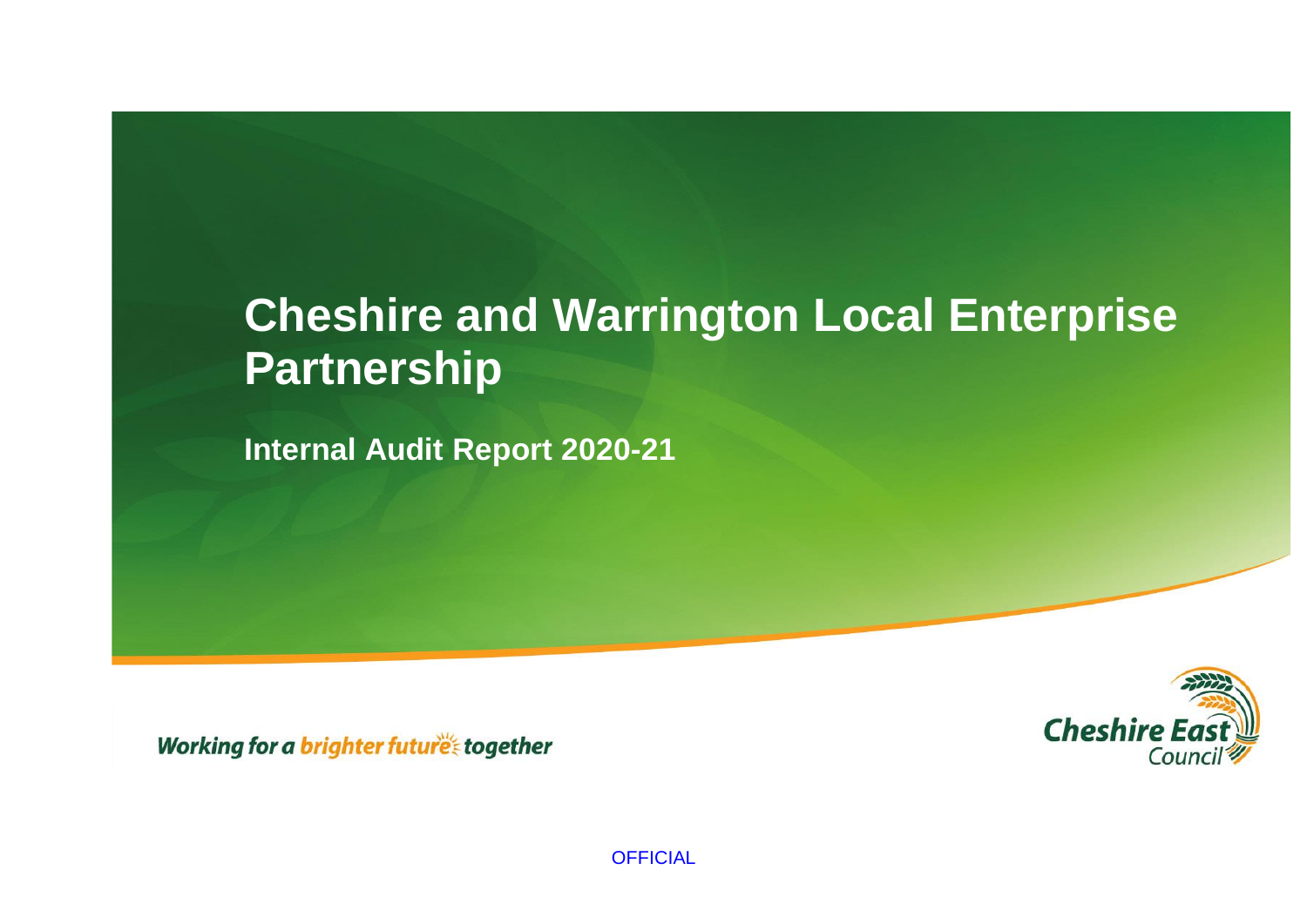#### **1. Introduction**

- 1.1. This document sets out the work carried out by Cheshire East Internal Audit during 2020-21 in relation to the Internal Audit plan as agreed by Cheshire and Warrington Local Enterprise Partnership's (C&WLEP) Finance and Audit Committee in June 2020.
- 1.2. As Accountable Body for the C&WLEP, Cheshire East Council (CEC) has requirements to undertake certain assurance requirements on the use of specific funding streams administered by C&WLEP to central government, and to provide assurance to the Council's Section 151 Officer, in support of their own reporting requirements in relation to C&WLEP.
- 1.3. The Internal Audit Plan of work takes into account the C&WLEP Local Assurance Framework, the separate agreement between the C&WLEP and CEC, an agreement relating to the former Growing Places Fund and other grant conditions as appropriate. The aim has been to set a programme of work to provide a combination of the assurances required under legislation, and a further set of assurances identified following an assessment of risk.

#### **2. Responsibilities and Objectives of Internal Audit**

2.1. C&WLEP is responsible for establishing and maintaining appropriate risk management processes, control systems, accounting records and governance arrangements. CEC, as the Internal Audit function of C&WLEP's Accountable Body, plays a vital part in providing assurance to C&WLEP and the Council that these arrangements are in place and operating properly.

- 2.2. Internal Audit is described in the Public Sector Internal Audit Standards (PSIAS) as an "independent, objective assurance and consulting service designed to add value and improve the organisation's operations. It helps the organisation accomplish its objectives by bringing a systematic, disciplined approach to evaluate and improve the effectiveness of risk management, control and governance processes".
- 2.3. C&WLEP's response to internal audit activity should lead to the strengthening of the control environment and, therefore, positively contribute to the achievement of their objectives.

#### **3. Standards, Ethics and Independence**

3.1. Our Internal Audit Charter is designed to conform to the PSIAS which came into effect from 2013 and were revised with affect from 1st April 2017. All internal audit work is delivered in line with the requirements of the Standards.

#### **4. Summary of work carried out**

4.1. The work carried out included all the statutory reviews required as stated in the Audit Plan. There were no additional reviews undertaken.

#### **Growth Hub Grant Funding (2019/20)**

4.2. MHCLG require a report each year on the accounting for the £287,000 annual grant for the provision of advice and

#### **OFFICIAL**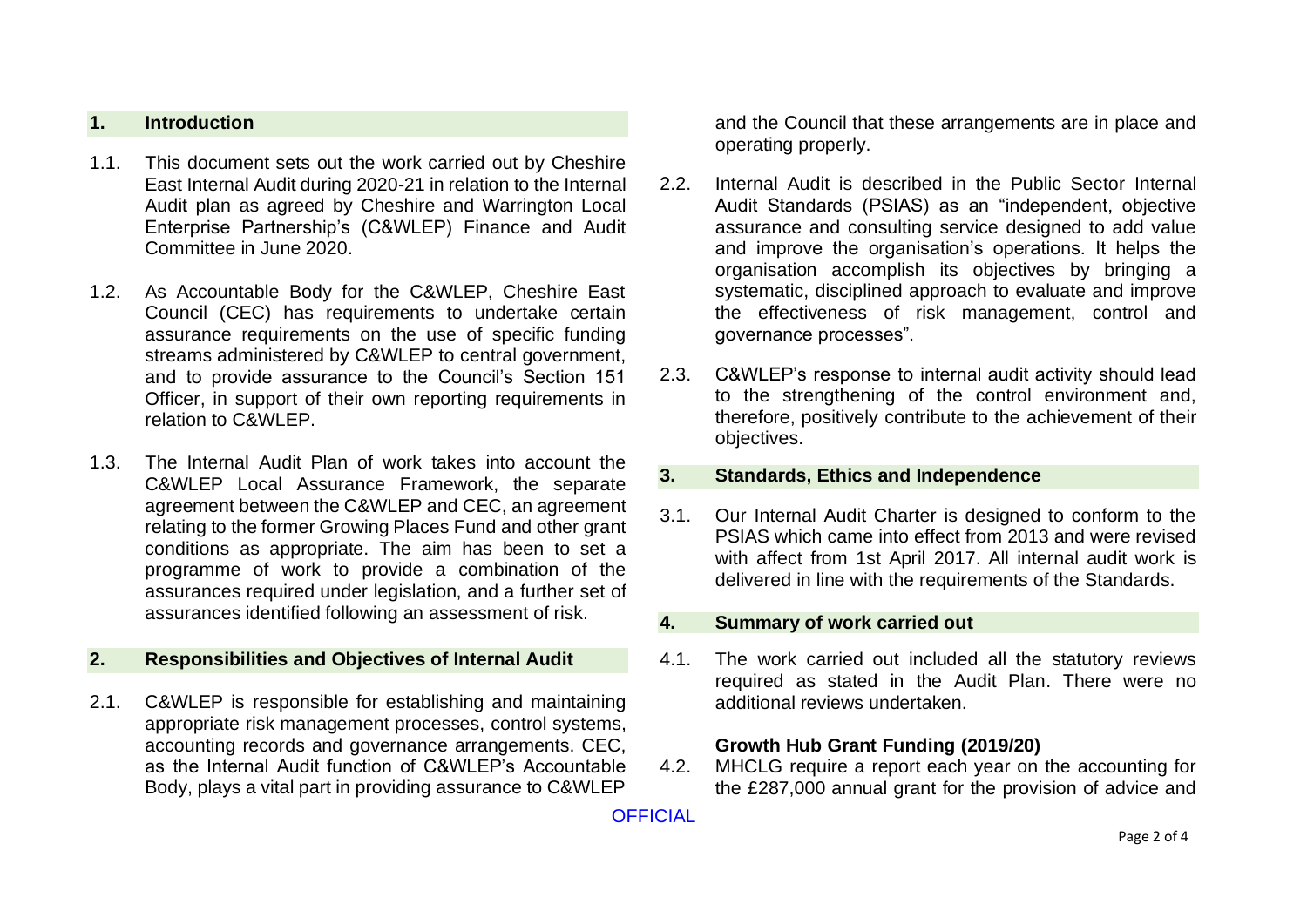### **Executive Summary**

guidance to business as provided by the Growth Hub. This required an accountant's report in a prescribed format to be returned to MHCLG by the end of June 2020. The Growth Hub work was completed on time and the deadline met.

- 4.3. In completing the Auditor's Report, the following additional information was provided in respect of £31,578.94 received for Additional Growth Hub Uplift Funding:
	- Invoices were identified around the year end which may not have met the criteria, but which had been included as part of the value of the claims. In undertaking sample testing it was identified that there were three invoices, totalling approx. £9,300 relating to expenditure incurred before 1 April 2019. One invoice in January 2020 included licence fee costs of £5,000 for a period April to June 2020
- 4.4. Information on previous audit work was provided to Cheshire East's Section 151 Officer to support the LEP in its annual review process by MHCLG.

#### **Local Assurance Framework**

4.5. The main piece of work is the annual review of the Local Assurance Framework. This entails reviewing the C&WLEP's Framework to ensure that it meets the requirements of national regulations and guidance and is operating in practice. This is required to be confirmed in writing to MHCLG by the S151 Officer by the end of February each year. This work was completed, and the confirmatory letter submitted by the deadline.

- 4.6. The Framework meets national guidelines, however, the review identified one medium risk recommendation for management to consider.
- 4.7. This was in relation to implementing a standard format for reports which support business case proposals, including the use of headings to ensure that wider S151 Officer responsibilities have been considered (e.g. subsidy control principles (formerly state aid), public procurement regulations, equality and diversity, environmental sustainability and any legal advice obtained).
- 4.8. The recommended action arising from the audit work was accepted by management and will be finalised once the LEP review announced by Government in March 2021 is complete and the implications understood.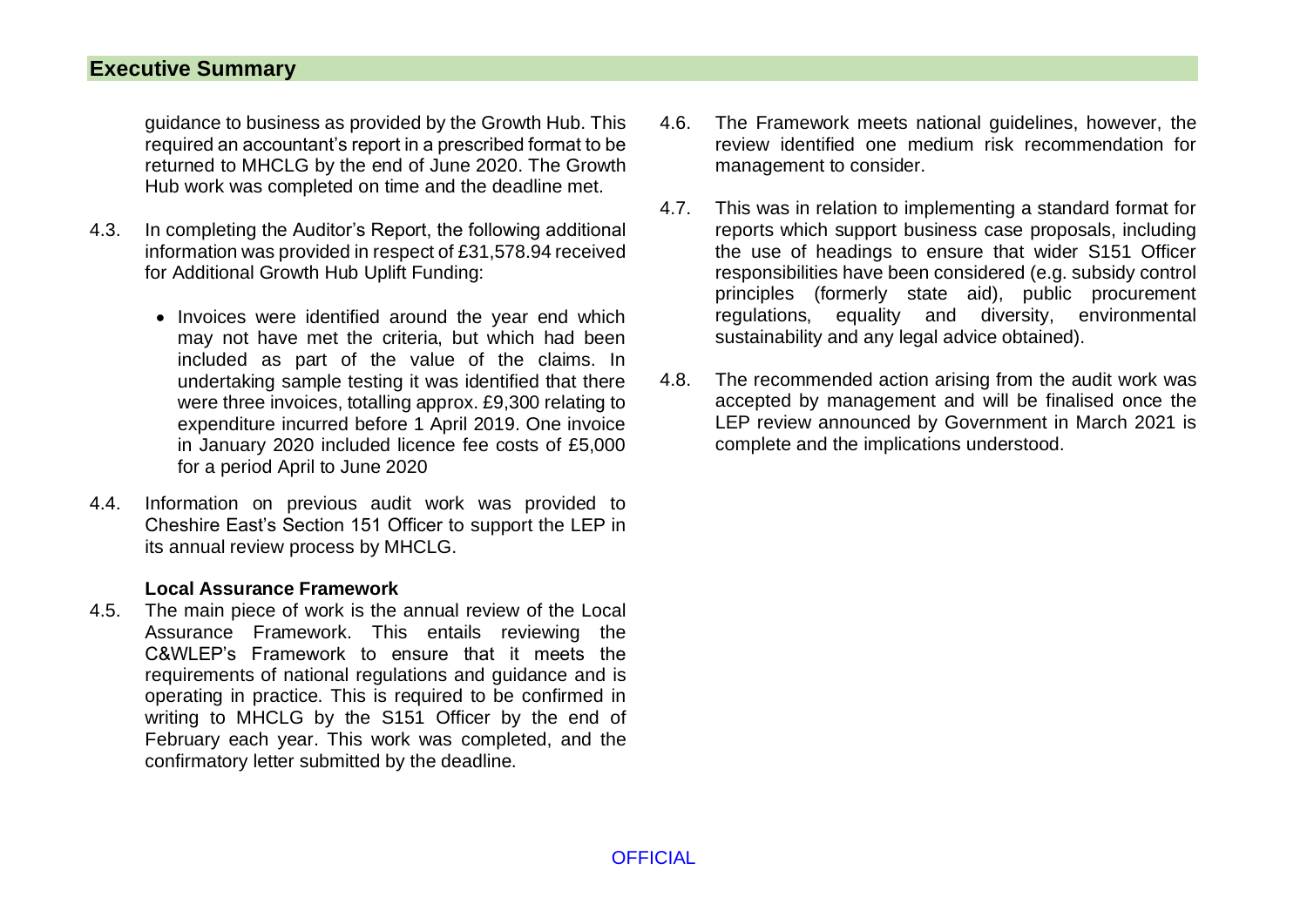## **Appendix A: Cheshire and Warrington Local Enterprise Partnership Summary of Internal Audit Plan 2020/21**

| <b>Audit Theme/Area</b>                                                                              | <b>Nature</b><br><b>of</b><br><b>Assurance</b>                                                                        | <b>Assurance Provided</b>                                                                                              | <b>Context</b>                                                                                                                                                                                                                  | <b>Outcome</b>                                                                                                                                                                                     |
|------------------------------------------------------------------------------------------------------|-----------------------------------------------------------------------------------------------------------------------|------------------------------------------------------------------------------------------------------------------------|---------------------------------------------------------------------------------------------------------------------------------------------------------------------------------------------------------------------------------|----------------------------------------------------------------------------------------------------------------------------------------------------------------------------------------------------|
|                                                                                                      | <b>Provided</b>                                                                                                       | to:                                                                                                                    |                                                                                                                                                                                                                                 |                                                                                                                                                                                                    |
| Growth Hub Funding<br>2019/20                                                                        | Confirmation that funding<br>was expended within<br>agreed terms of grant with<br><b>MHCLG/BEIS</b>                   | Primarily to S151<br>Officer for MHCLG in<br>line with funding<br>agreement. Shared<br>with C&WLEP.                    | Requirement of funding.<br>Assess operational level<br>of controls in relation to<br>specific grant within the<br><b>Local Growth Fund</b><br>umbrella.                                                                         | Deadline met for<br>Accountant's Report -<br>30 June 2020.                                                                                                                                         |
| Overarching<br>relationship of the<br><b>C&amp;WLEP and CEC</b><br>as the accountable<br><b>Body</b> | Review of the overarching<br>arrangements for the<br>relationship of the<br>C&WLEP and CEC as the<br>accountable Body | Primarily provided to<br><b>CEC's Section 151</b><br>Officer; revised<br>document will be<br>developed with<br>C&WLEP. | Various funding streams<br>have specific<br>requirements some with<br>out of date agreements<br>between CEC and<br>C&WLEP. To assist in<br>developing an<br>overarching agreement<br>under which all other<br>arrangements sit. | Internal Audit contributed<br>to the development of<br>the more detailed<br><b>Collaboration Agreement</b><br>which sets out the<br>relationship between<br>C&WLEP and CEC as<br>Accountable Body. |
| <b>Annual Conversation</b>                                                                           | Support to the Section<br>151 Statement on<br>Governance as required.                                                 | Primarily provided to<br><b>CEC's Section 151</b><br>Officer for MHCLG in<br>conjunction with<br>C&WLEP.               | Statutory requirement.<br>The specifics of the<br>work programme to be<br>determined through the<br>Terms of Reference.                                                                                                         | Details provided for<br>S151 support to<br><b>MHCLG/BEIS Annual</b><br>Review.                                                                                                                     |
| <b>Annual Local</b>                                                                                  | That the Local Assurance                                                                                              | Primarily to S151                                                                                                      | Statutory requirement.                                                                                                                                                                                                          | The review confirmed                                                                                                                                                                               |
| Assurance                                                                                            | Framework in operation                                                                                                | <b>Officer for MHCLG</b>                                                                                               | The specifics of the                                                                                                                                                                                                            | that the Framework met                                                                                                                                                                             |
| Framework review.                                                                                    | meets MHCLG                                                                                                           | assurance, findings                                                                                                    | work programme to be                                                                                                                                                                                                            | the national                                                                                                                                                                                       |
|                                                                                                      | requirements and                                                                                                      | shared with                                                                                                            | determined through the                                                                                                                                                                                                          | requirements and                                                                                                                                                                                   |
|                                                                                                      | quidelines                                                                                                            | C&WLEP.                                                                                                                | Terms of Reference.                                                                                                                                                                                                             | operated in practice.                                                                                                                                                                              |